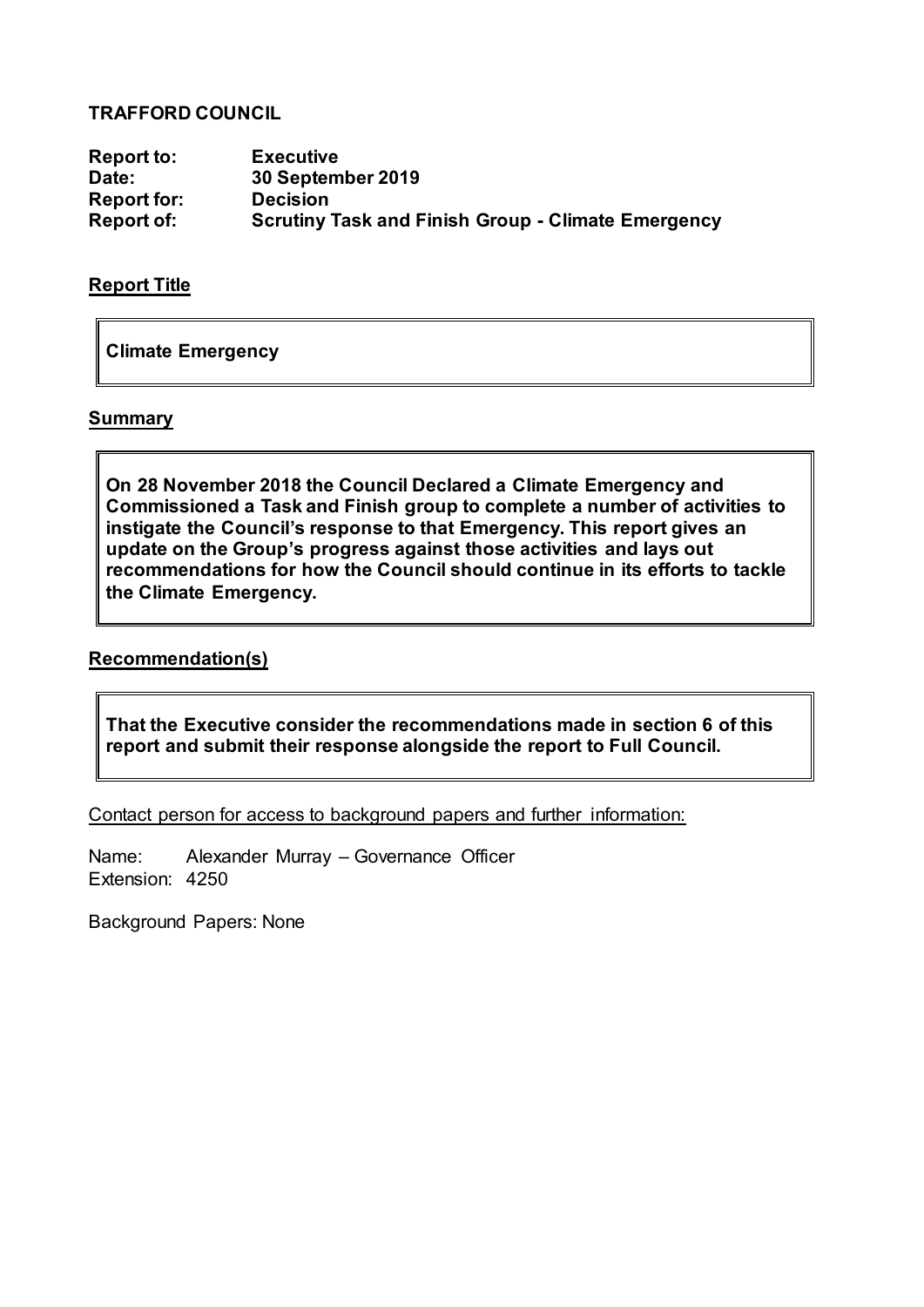Implications:

| Relationship to Policy                |                                                                                                          |
|---------------------------------------|----------------------------------------------------------------------------------------------------------|
| <b>Framework/Corporate Priorities</b> | The report calls for an adjustment to the Council's                                                      |
|                                       | Corporate Priorities in recognition of the council's                                                     |
|                                       | declaration of a climate emergency                                                                       |
| Relationship to GM Policy or          | The report links directly to the GM 5 Year                                                               |
| <b>Strategy Framework</b>             | Environment Plan for Climate Change and links                                                            |
|                                       | into a number of other GM Policies such as the                                                           |
|                                       | Spatial Framework.                                                                                       |
| Financial                             | In the short term the report calls for the funds that                                                    |
|                                       | were to be allocated for use by the task and finish<br>group to held and be reallocated for use by a new |
|                                       | Board/ Executive Member for Climate Emergency.                                                           |
|                                       | It also calls for a new post to be created to lead on                                                    |
|                                       | the Climate Emergency. There are a number of                                                             |
|                                       | other recommendations that will have a financial                                                         |
|                                       | impact although this has not yet been calculated.                                                        |
| Legal Implications:                   | If a new Committee is created with devolved                                                              |
|                                       | powers it will require changes to the Council's                                                          |
|                                       | governance structure and constitution.                                                                   |
| Equality/Diversity Implications       |                                                                                                          |
| Sustainability Implications           | That the Council will set new targets around                                                             |
|                                       | sustainability that all staff and partners will work                                                     |
|                                       | towards.                                                                                                 |
| Resource Implications e.g. Staffing   | Resources will be required to support for a new                                                          |
| / ICT / Assets                        | Committee and a new Scrutiny Committee. A new                                                            |
|                                       | position to be created to lead on Climate<br>Emergency within the Council.                               |
| <b>Risk Management Implications</b>   |                                                                                                          |
|                                       |                                                                                                          |
| Health & Wellbeing Implications       |                                                                                                          |
| Health and Safety Implications        |                                                                                                          |

# **1. Background**

1.1 At its meeting on 28 November 2018 Trafford Council acknowledged the climate crisis emanating from accelerating man-made global warning and recognised.

"That at the current level of commitments, the world is on course for  $3^{\circ}$ C of warming with irreversible and catastrophic consequences for humans and the natural world"

1.2 In declaring a climate emergency, Trafford was placing itself amongst the forefront of local authorities recognising that carbon reduction could not be left to Government, that it was a matter for all of us and all organisations.

**1.3 Council resolved to commission a task and finish group to:** 

**(i) Seek advice from experts to develop a carbon budget and set a challenging target date for carbon neutrality in Trafford;**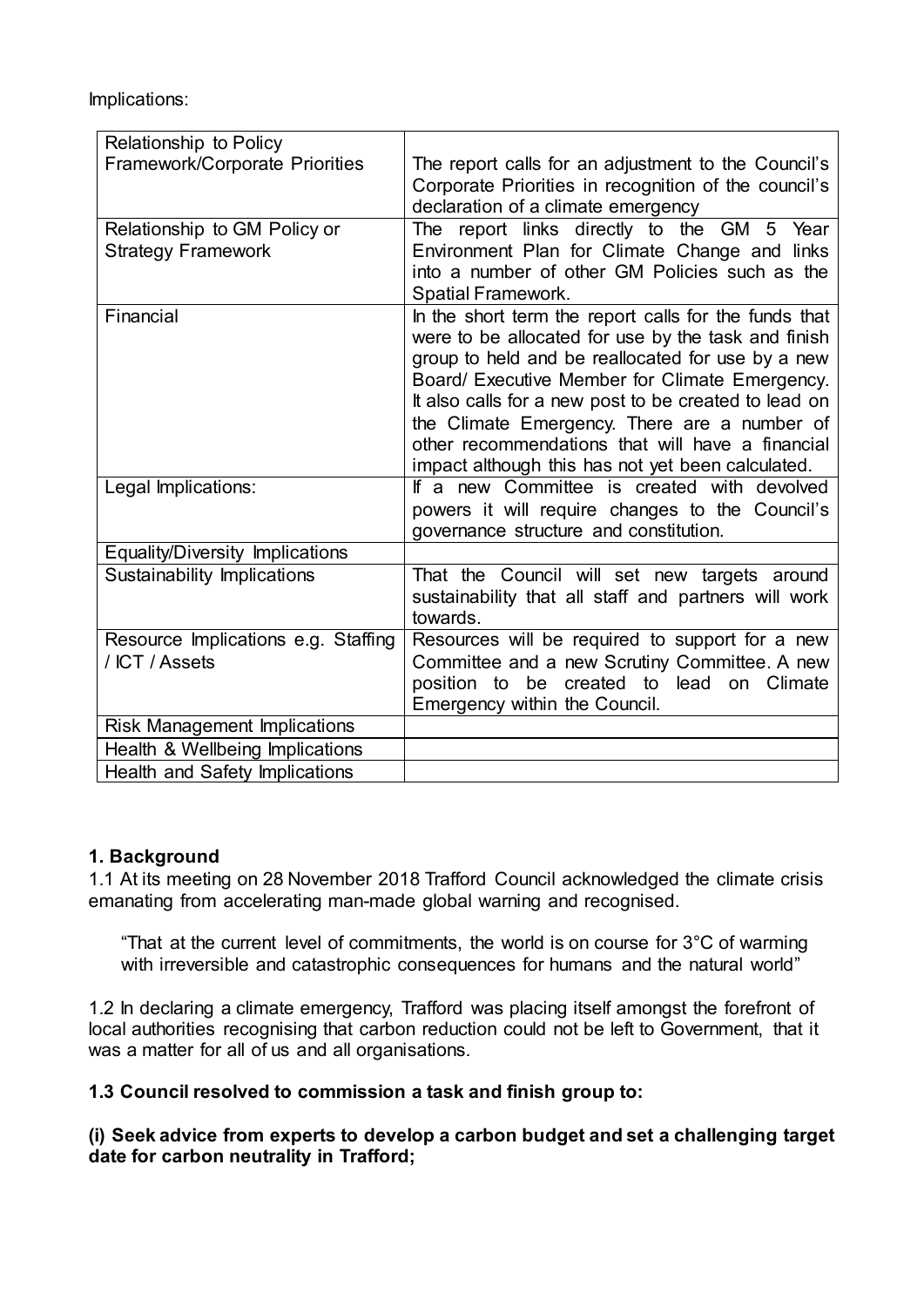**(ii) Consider systematically the Climate Emergency impact of each area of the Council's activities;**

**(iii) Make recommendations and set an ambitious timescale for reducing these impacts;**

**(iv) To assess the feasibility of requiring all report risk assessments to include Carbon Emission Appraisals, including presenting alternative approaches which reduce emissions wherever possible;**

#### **(v)Report to full Council with the actions the Council needs to take to address this emergency.**

1.4 This report seeks to give an update on the progress that has been made against each activity:

# **2. Activities commissioned by Council**

#### **2.1. Activity 1: Seek advice from experts to develop a carbon budget and set a challenging target date for carbon neutrality in Trafford;**

• Expertise

a budget has been allocated to recruit expertise and the Council is currently liaising with a company which has a track record of working in partnership with Local Authorities within Greater Manchester.

 Carbon Budget Amey One Trafford is obligated to submit statistics on behalf of Trafford Council to central government in relation to the Council's carbon footprint.

2.1.1The statistics that Amey One Trafford, and previously the Council, reported between 2005 and 2017 fed into the national Carbon foot print report below.

[https://www.gov.uk/government/statistics/uk-local-authority-and-regional-carbon-dioxide](https://www.gov.uk/government/statistics/uk-local-authority-and-regional-carbon-dioxide-emissions-national-statistics-2005-to-2017)[emissions-national-statistics-2005-to-2017](https://www.gov.uk/government/statistics/uk-local-authority-and-regional-carbon-dioxide-emissions-national-statistics-2005-to-2017)

2.1.2 These statistical returns will form the starting point for calculating Trafford's carbon footprint which will be developed further through the input of experts appointed by the Council. Once Trafford's carbon footprint is identified the Council working alongside experts, private industry, other public services, and local VCSE groups will set a challenging target date for a carbon neutral Trafford and develop a Carbon Budget with annual targets to track progress in reduction down to carbon neutrality.

#### **2.2.0 Activity two: Consider systematically the Climate Emergency impact of each area of the Council's activities;**

2.2.1 This activity has not yet begun but it is envisaged that once calculated the carbon footprint will be a critical component of decision making and procurement within the Council. To understand the true impact that each area of the Council's business has on Climate Emergency will be something to be looked at in conjunction with the experts who will be working out the current baseline and carbon budget for Trafford.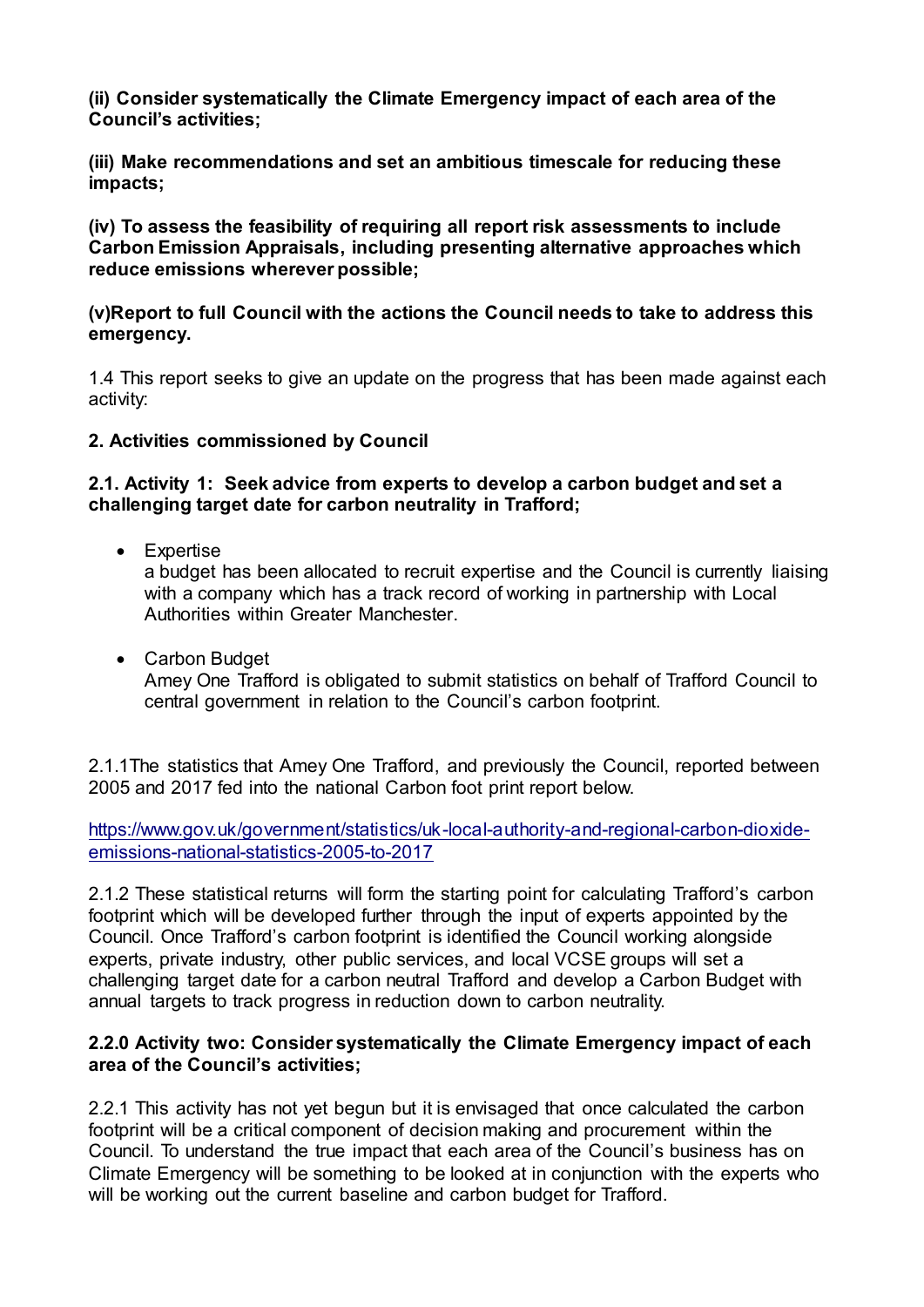2.2.2 Government guidance to measure and report Greenhouse Gas emissions remains a useful document with still worthwhile case studies from 2009

https://www.gov.uk/government/publications/guidance-on-how-to-measure-and-reportyour-greenhouse-gas-emissions

**2.2.3CASE STUDY**: Tesco plc – How does a large organisation identify which of its activities release Greenhouse Gas emissions into the atmosphere? Tesco has been reporting on its Group direct carbon footprint since 2007, and prior to that had been reporting on the energy use of its stores since 2002.

2.2.4 The starting-point for deciding what to include in the reported carbon footprint was that it should include all operations over which Tesco or its subsidiaries had direct control. The aim was to inform where to focus emissions reductions measures within the business, as well as providing a comprehensive and transparent picture for external stakeholders.

2.2.5 The main direct Tesco emissions-generating activities are the operation of stores and distribution centres ("property"), the transport of goods ("distribution") and employee business travel.

2.2.6Other activities are excluded for two main reasons: a lack of data (e.g. emissions from waste) or because they fall outside Tesco's direct control (e.g. use phase of goods). It is possible that any of the activities currently excluded may be included as better information becomes available or as Tesco is able to influence those activities more directly. It is also important to note that Tesco is taking steps to reduce emissions in some areas even though full data is not yet reported, e.g. through carbon foot printing products and diverting 100% of waste from landfill.

2.2.7Tesco reports overall emissions figures in its annual Corporate Responsibility Report: this includes a total carbon footprint, a carbon intensity footprint (emissions per square foot net sales area), and specific KPI figures for emissions from stores and distribution operations.

More detailed figures are published on the company website:

[www.tescoplc.com/plc/corporate\\_responsibility\\_09/environment/climate\\_change/leadin](http://www.tescoplc.com/plc/corporate_responsibility_09/environment/climate_change/leading_by_example/carbon_footprint) [g\\_by\\_example/carbon\\_footprint](http://www.tescoplc.com/plc/corporate_responsibility_09/environment/climate_change/leading_by_example/carbon_footprint)

2.2.8 Tesco also reports annually to the Carbon Disclosure Project, and in 2009 was awarded the Carbon Trust Standard for year-on-year reductions to its emissions in the UK. Its carbon footprint reporting is externally assured by external auditors, with the assurance statement published on the website. The Tesco diagram below shows which activities were included and excluded in its 2009 emissions reporting.

2.2.9 Trafford will have to make similar choices to Tesco in activities included in its carbon footprint. There has been unanimity that Trafford has responsibilities that extend beyond the immediate workforce, premises and subcontractors. The Group are therefore minded that whilst the Trafford carbon accounts might be broken down, that they still report more widely beyond council carbon usage. The clearest areas where this is true are in terms of planning and development in the area, procurement, licensing, and building control.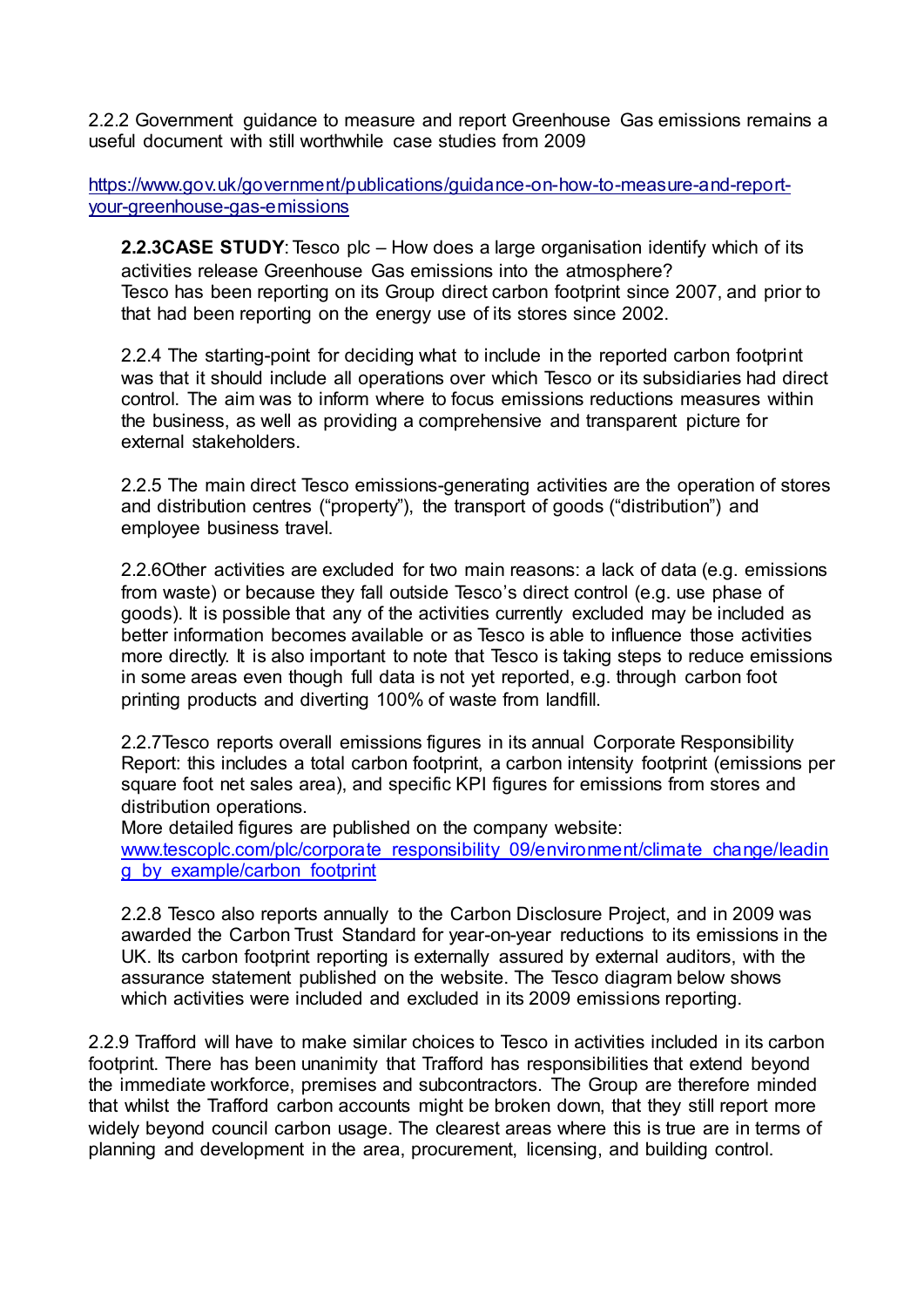# **3. Activity 3: Make recommendations and set an ambitious timescale for reducing these impacts;**

3.1 The Group feel that the completion of activity 1 and 2 will be vital in enabling the completion of activity 3 and recommend that the Council is to do all three of these activities working with experts and wider Trafford partners. While a specific date is yet to be set the Group feel that it should be no later than 2038 in line with the Greater Manchester target. While setting a date for carbon neutrality helps to focus the Council and its partners it must be remembered that the reduction of the amount of carbon produced is the overall goal, with even slight reductions being a step in the right direction.

#### **4. Activity 4: To assess the feasibility of requiring all report risk assessments to include Carbon Emission Appraisals, including presenting alternative approaches which reduce emissions wherever possible;**

4.1 The Group recommend that all Council reports which require implications to be considered, such as Executive Reports, include Climate Emergency and Sustainability Implications as an area to be considered instead of just sustainability and update the guidance to officers to bring it in line with the Council's current targets, as per Appendix 1. This is to prelude an end to end review of the Council's project management documentation to ensure that consideration of the Climate Emergency is an intrinsic part of the process from conception through to implementation. The level of consideration required needs to be set out by the Council to balance the urgency of tackling the Climate Emergency against the cost and time required to perform the prescribed assessment. However, the Group feel that prior to a decision being made the carbon footprint of a proposal and the alternative options needs to be provided. By doing this decision makers would be able to help the Council achieve its Carbon Budget as they would be presented with the relevant information prior to making their decision.

# **5. Activity 5: Report to full Council with the actions the Council needs to take to address this emergency.**

5.1 Over the course of the meetings of the Group it has become clear to members that while a task and finish group can quickly assess the ways in which the Council could respond to the Climate Emergency, it is not the correct mechanism to deliver the change required. The group recognise that activities one through four as set out by the Declaration of a Climate Emergency are integral parts to the creation of the Council's response. Therefore, these activities should not be conducted by a time limited group but rather should become part of the work programme of a new element of the Council's governance structure created specifically to deal with the Climate Emergency.

5.2 The group believe that the way for the Council to do this is through the creation of a new Committee with a membership that includes Executive Members as well as lead officers from Public Health, Licensing, Procurement, Amey, Highways, and Planning. The Board would need to have oversight of all of the Council's plans to reduce carbon emissions across Trafford. The Group propose that it should be such a Committee that is to hire and work alongside experts in completing activities one to three and would also lead on the delivery of activity four. The Committee would monitor the Council's progress on meeting its annual carbon budget set out by the completion of activity one and would have oversight of the delivery of any actions identified for the achievement of the Council's climate objectives.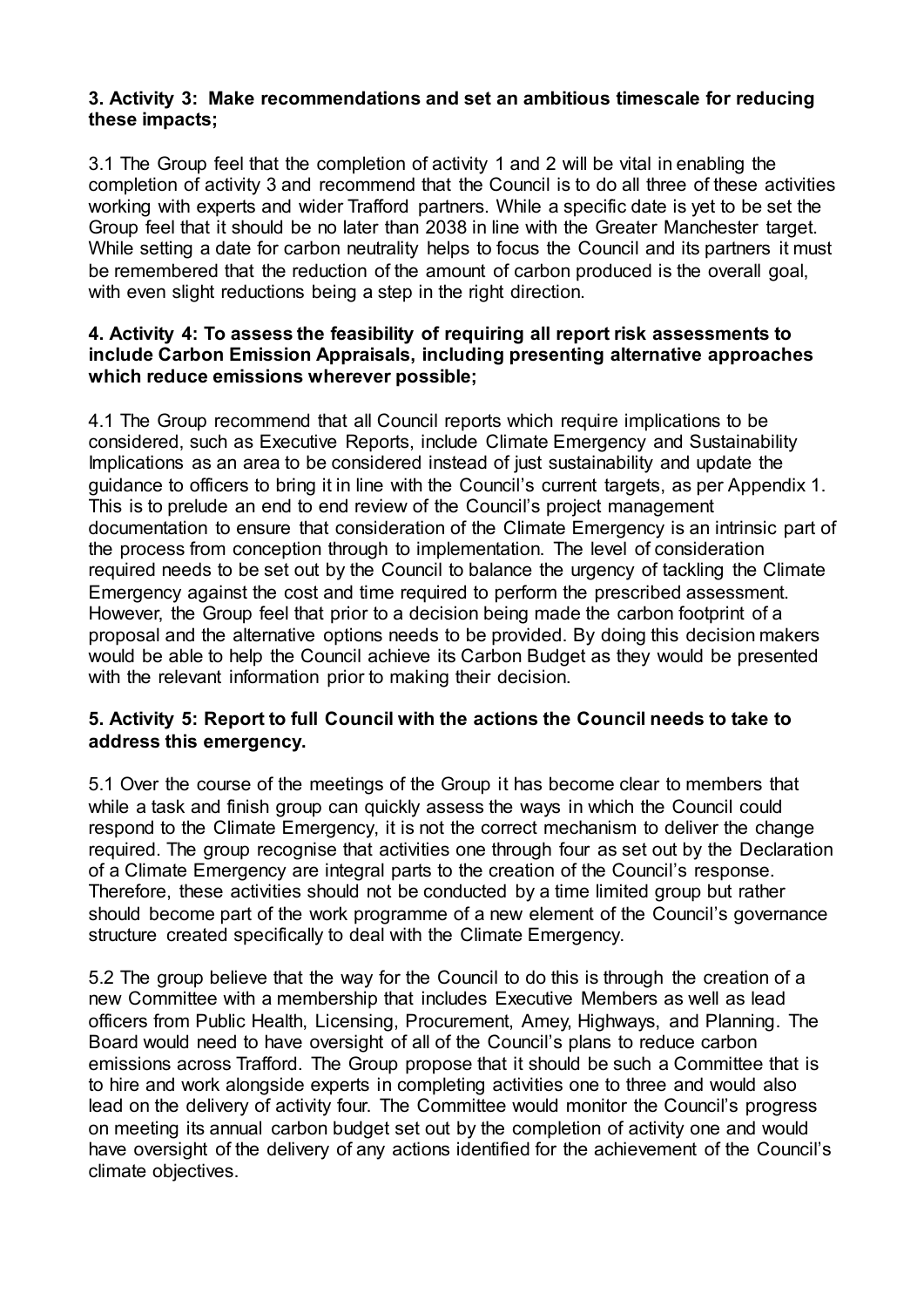5.3 The Group believes that an Executive Member or Members should be dedicated to addressing the Climate Emergency. In addition the group recommends that the Council appoint an officer dedicated to the Climate Emergency who would support the Committee and report directly to the Corporate Director of Place and the Executive Member responsible for the Climate Emergency. This officer would need to be of a sufficient level of experience to be able to drive Climate Emergency work within the Council and have sufficient authority to lead on any projects to this end.

5.4 The Committee would need to have oversight of the delivery of the Councils Climate Emergency agenda but the Group feel that the first item for completion, once in place, should be the identification of the Trafford Carbon Footprint, setting of a Carbon Budget and date for Trafford to reach Carbon Neutrality (no later than the 2038 set by GM), and to set out an action plan to achieve those targets. The Group believe that the hiring of experts will be necessary to aid in this work and the Group see the work Anthesis have done with Manchester City Council as a good example of how this can be achieved. Once the Council's Carbon Budget is calculated the Group recommend that it be published on an annual basis alongside the Council's Annual Financial Budget. The Committee would then regularly monitor the Council's performance against the Carbon Budget throughout the year to help ensure that targets are met.

5.5 In addition to the creation of a new Committee the Group recognise the need to have adequate arrangements in place to scrutinise this Committee and the delivery of the Climate Emergency work programme. The Group believe that due to the scope and the importance of this work programme it is not feasible for the Overview and Scrutiny Committee to scrutinise this in addition to their ongoing work programme. Therefore the Committee request that either an additional Scrutiny Committee or a sub-committee of the Over View and Scrutiny Committee be created with the sole focus upon the Climate Emergency. During discussions the Group expressed that they would prefer that a full additional Scrutiny Committee be created.

5.6 One recurring issue that arose at each meeting of the Committee was the impression that despite declaring a Climate Emergency the Council did not seem to adequately prioritise the Climate Emergency. When speaking to Council officers and Trafford residents the Members found that many were unaware that a Climate Emergency had been declared or that the Council was driven to tackle the Climate Emergency. As a first step to remedying this situation the Group recommend that the Council list the Climate Emergency as an additional priority within the Councils Corporate Plan. The Group are aware that Climate Change is included under Priority 6 Green and connected however, only one of the six bullet points under this priority mention Climate Change. The Group feels that given the Council has declared a Climate Emergency the current position within the Corporate Plan is inadequate and it needs to be elevated to a prominent position.

5.7 The fact that many officers within the Council do not know that Trafford has declared a Climate Emergency highlighted to the group that engagement within the workforce was required. One of the best ways to increase awareness of the work that the Council was doing and could be doing is through training of the workforce. At meetings the Interim Director of Public Health informed the group of carbon literacy training which was available from a local charity. Over the time that the task and finish group has been running the charity approached a number of Council's including Trafford about piloting their carbon literacy programme. The group supported Trafford piloting this training and recommend that the Council use this opportunity to roll out a full carbon literacy programme across the Council. The Group ask that this training be provided to staff at all levels in the workforce,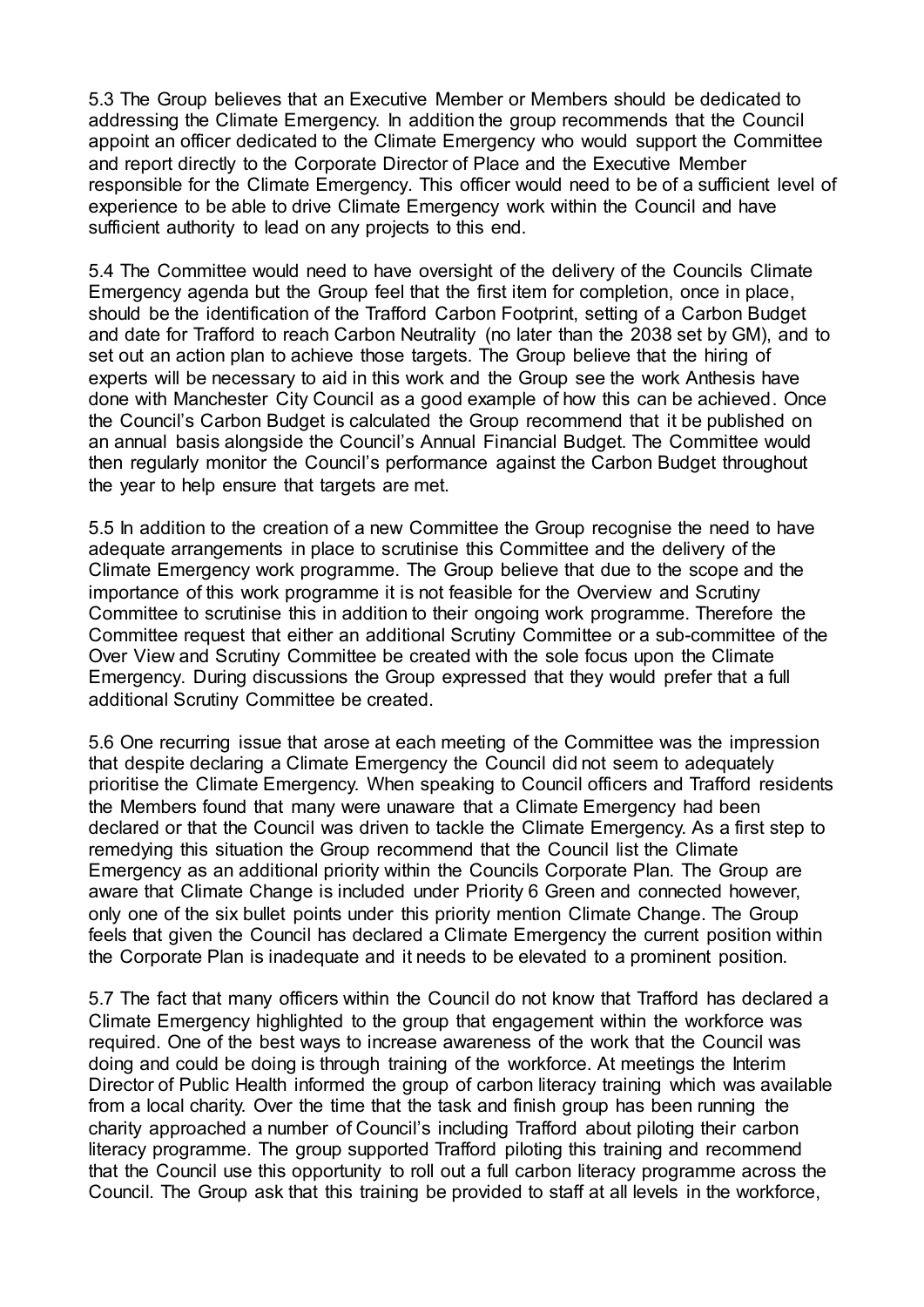Councillors, and key partners to ensure that carbon literacy becomes embedded within the culture of the organisation.

5.8 To support Carbon Literacy becoming part of the Councils culture the Group also recommend that Climate Emergency Champions be created within the organisation. The Group ask that suitable individuals be identified by the Corporate Leadership Team to become Champions and that these individuals be among the first cohort to receive Carbon Literacy Training. The group would like for the Climate Emergency Champions to be representative of the whole organisation coming from all departments and levels of seniority. The demographic of champions should ensure that the Climate Emergency and the Carbon footprint become an intrinsic part of the Council's business as usual, especially the decision making process.

5.9 The elevation of the Climate Emergency within the Corporate Plan, the roll out of Carbon Literacy Training, and the identification of Climate Emergency Champions will help to increase awareness within the Council and across Trafford of the Council's commitment to address the Climate Emergency. However, the group feel that the Council needs to develop an all-encompassing communication and engagement strategy around the Climate Emergency within Trafford. The strategy should involve a wide range of communication and engagement with staff and Trafford residents. The Climate Emergency should be noted on the front page of the Council's website with a dedicated area of the website and intranet populated with all the work the Council is doing to tackle the Climate Emergency, resources that residents and staff can use to make a difference, and links to groups or websites, for example the City of Trees website.

5.10 The Council needs to act as a leader of the community helping to coordinate and facilitate the efforts of residents. The Council needs to work with existing resident groups and look at the possibility of creating a citizen's assembly to act as a focal point for engagement. Through the Interim Director of Public Health the Council have a connection with Dr Malcolm Oswald who helps to organise citizen's juries and could help the Council in developing an assembly. The student and pupil demonstrations in Manchester have shown that the Climate Emergency is an issue that is of the highest importance to children and young people and the Council should look at ways to utilise this interest and energy in tackling the issue. The Group suggest actions such as holding school competitions for the best carbon reducing ideas across Trafford or coordinating and facilitating young people's Climate Emergency groups.

5.11 The Group met with an officer from Oldham Council, who are leaders in Community Energy Projects. The Officer explained the projects which sought to use money borrowed by the Council in order to create social enterprises for the purpose of installing solar panels and other forms of green energy on buildings, such as schools, to provide all their energy needs. The community company borrows the money from the Council to install the solar panels on a building and then shares are sold to members of the public. The money from the shares then goes back to pay off the debt to the Council. If not enough shares are sold for the Council to recoup their money they can either continue to receive payments from the community company, which has a guaranteed income from the building using their energy, or they can convert the remaining debt into shares. When this was done in Oldham the Council used £250,000 to buy solar panels to fit on a school, sold £160,000 of shares and turned the remaining £90,000 pounds into shares in the community company. While the impact of such projects upon the area's carbon footprint was small the projects had a large positive effect upon the community. It is in this respect that the group would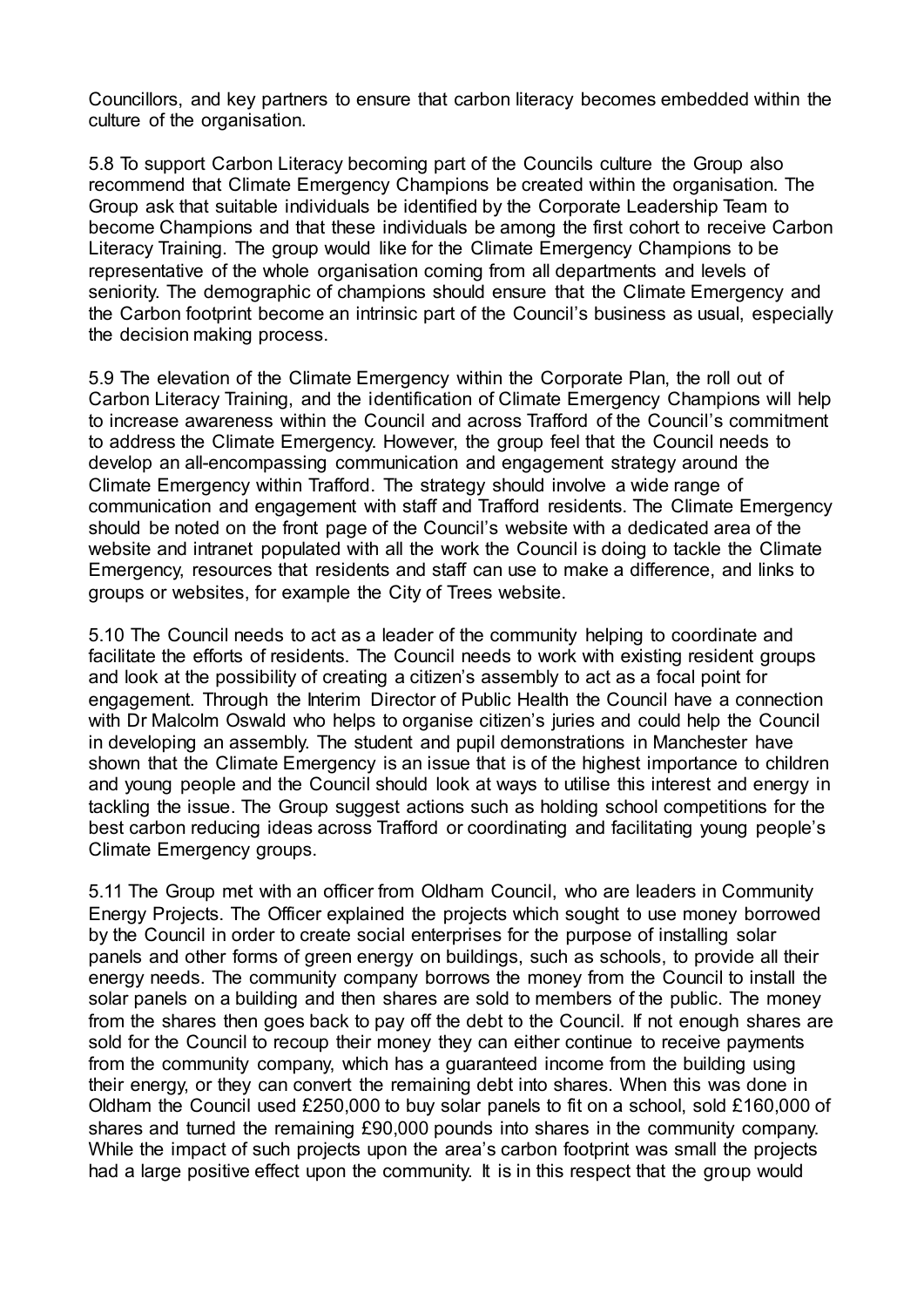like the Council to consider investing in and supporting such projects e.g. The Fuse in Partington.

5.12 During their meetings the group looked at a number of documents regarding actions that local authorities could take to combat the Climate Emergency and reduce their carbon footprint. Out these documents the Group believe the Friends of the Earth 33 actions for Local Authorities and the Greater Manchester 5 Year Plan provide a useful starting point for the council to act upon. Appendix 2 contains the Friends of the Earth 33 actions for Local Authorities mapped against the actions from the greater Manchester 5 year Environment Plan. This table has an additional column marked "Trafford position" as through the Groups discussions there have been indications that the Council is already working towards a number of these goals. The group requests that the Executive asks Officers to complete this column so that Trafford's ongoing work is clear. Out of the 33 actions there are a number that the Group believe can and should be implemented as soon as possible. These actions have been listed below amongst the other recommendations from this report.

# **6. Summary of Recommendations**

6.1 It is felt by the group that while the task and finish group was a short term measure to work out how the Council should respond to the Climate Emergency a longer term solution is required. There are a number of elements that the group feel are critical in the work going forward which are listed below;

- 1. That a Committee be established to coordinate the Council's work relating to Climate Emergency.
- 2. That the Committee complete activity one through four with the support of external experts and partners.
- 3. That the Committee have executive membership as well as lead officers from Public Health, Licensing, Procurement, Amey, Highways, Planning, and any other key areas identified.
- 4. That there be a lead Executive member dedicated to the Climate Emergency.
- 5. That a dedicated officer role, reporting to the Corporate Director of Place, be created to drive the Climate Emergency Agenda forward.
- 6. That the Committee will oversee the action plan and monitor Trafford's performance against carbon reduction targets.
- 7. That the Councils Carbon Budget be published annually alongside the Financial Budget.
- 8. That an additional Scrutiny Committee or Sub Committee be established with the sole purpose of Scrutinising the Council and their partners in relation to the Climate Emergency.